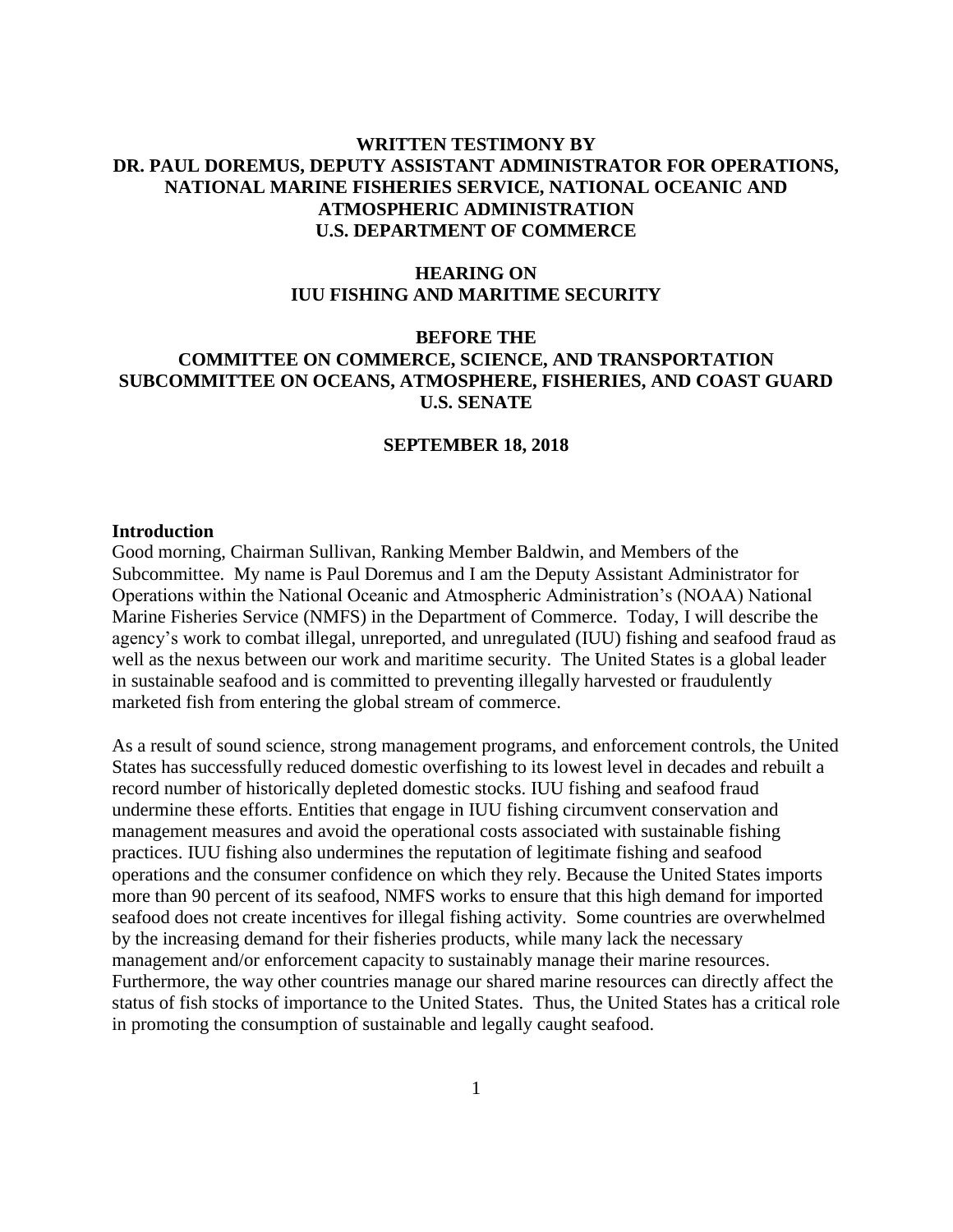### **IUU Fishing and Seafood Fraud – Definitions and Clarifications**

IUU fishing encompasses a wide range of activities. In general, illegal fishing refers to fishing activities conducted in contravention of applicable laws and regulations, including those adopted at the regional and international level. Unreported fishing refers to fishing activities that are not reported or are misreported to relevant authorities in contravention of national laws and regulations, or reporting procedures of a relevant regional fisheries management organization (RFMO). Unregulated fishing occurs in areas, or for fish stocks, for which there are no applicable conservation or management measures and where such fishing activities are conducted in a manner inconsistent with State responsibilities for the conservation of living marine resources under international law. Fishing activities are also unregulated when occurring in the management area of a RFMO by vessels without nationality, or by those flying a flag of a State or fishing entity that is not party to the RFMO in a manner that is inconsistent with the conservation measures of that RFMO.

In general terms, seafood fraud is "the act of defrauding buyers of seafood for economic gain." Seafood fraud occurs in a variety of different ways—from intentional mislabeling and species substitution, to falsifying trade documentation, to short-weighting product (charging consumers more for less product). Regardless of the manner in which the fraud occurs, seafood fraud is illegal, undermines confidence in the marketplace, and can have serious negative consequences for fisheries resources, fishermen, the seafood industry and consumers. IUU fishing and seafood fraud can overlap when the origin or species of a seafood product is fraudulently labeled in an effort to conceal IUU fishing activity, such as hiding that it is a protected species or that it was harvested illegally from a protected area.

### **Current Scope of Our Work**

Fourteen federal agencies have a role in implementing U.S. actions to combat IUU fishing and seafood fraud, both domestically and internationally. Interagency coordination on these efforts has been managed through an interagency working group on IUU Fishing and Seafood Fraud, co-chaired by NOAA and the State Department. The working group coordinates the implementation of a suite of actions to improve international tools to combat IUU fishing, strengthen enforcement cooperation both domestically and internationally, enhance partnerships with industry and other stakeholders, and implement a risk-based traceability program for seafood entering U.S. commerce.

The National Security Council identified combating IUU fishing as one of this Administration's international environmental priorities, under the Combating Conservation Crimes initiative. The initiative calls for NOAA to promote adoption and implementation of global and regional counter-IUU fishing measures, support the provision of technical assistance to developing States, strengthen interagency collaboration to combat IUU fishing, implement the Seafood Import Monitoring Program, and accelerate the development and use of innovative technologies to detect and deter IUU fishing.

In fulfillment of this Administration's initiative to combat IUU fishing, NOAA engages in international cooperation and assistance, with particular emphasis on providing training to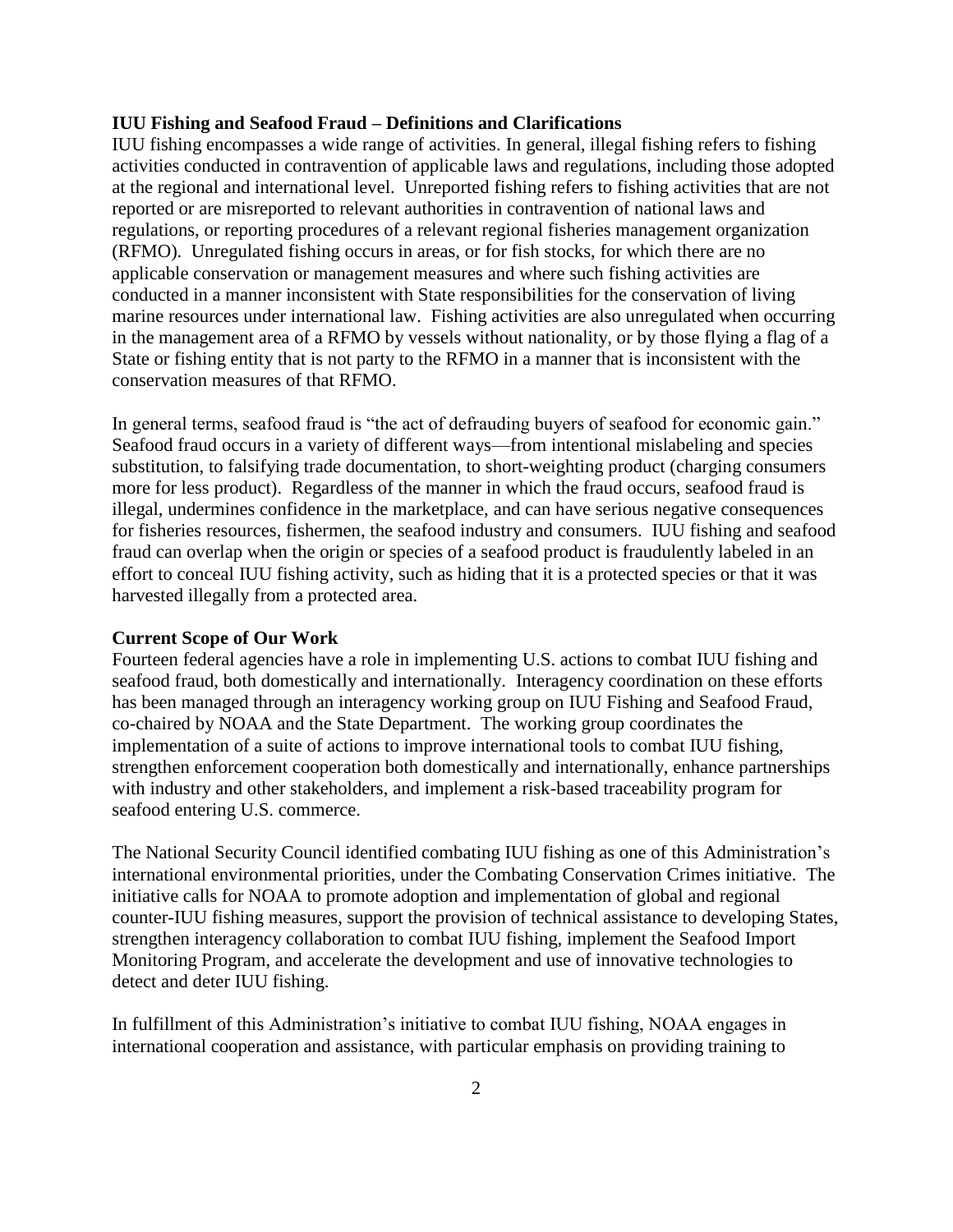strengthen efforts to combat IUU fishing and trafficking of IUU fish products. These activities promote and enhance maritime security through increased monitoring, control, and surveillance of fishing activities. NOAA, in partnerships with the U.S. Agency for International Development (USAID), State Department Bureau of International Narcotics and Law Enforcement Affairs, U.S. Naval Forces Africa, and the Food and Agriculture Organization of the United Nations, has been engaged in capacity building initiatives around the globe, including Africa, Southeast Asia, Latin America and the Caribbean. Since 2008, the U.S. Coast Guard and NOAA, in partnership with the State Department and USAID have conducted numerous workshops across Southeast Asia on combating IUU fishing and implementing fisheries law enforcement best practices. Since 2013, NOAA has also collaborated in efforts to train African fisheries management and enforcement officials, as well as prosecutors. The purpose of these workshops is not only to strengthen fisheries enforcement and prosecution, but to promote interagency cooperation and regional coordination.

In June 2016, the Agreement on Port State Measures to Prevent, Deter and Eliminate Illegal, Unreported and Unregulated Fishing (PSMA) entered force. The United States supports successful international implementation of the PSMA because assisting nations with the implementation of the PSMA will, ideally, reduce the level of IUU fish products being landed and exported from nations around the world. Thus, the NOAA Office of Law Enforcement (OLE) developed an international training program for providing technical assistance to its global partners. OLE's Port State Measures Inspector Training Program curriculum focuses on the operational aspects of implementing the PSMA with emphasis on roles and responsibilities of PSMA inspectors, methods to detect IUU fishing activity and the ability to conduct thorough fisheries inspections of foreign-flagged fishing and fishing-support vessels that enter global ports. Likewise, by working to increase awareness and competence of global law enforcement partners to combat IUU fishing and crimes related to IUU fishing (such as human trafficking, documentation fraud, and trafficking in protected fish and wildlife), NOAA seeks to prevent illegal fishing and related activities at the source before the fish and seafood resulting from these activities enter global commerce.

NOAA also works to combat IUU fishing pursuant to its domestic authorities. The Magnuson‐ Stevens Fishery Conservation and Management Reauthorization Act of 2006 (MSA), which amended the High Seas Driftnet Fishing Moratorium Protection Act, requires NOAA to identify countries in a biennial report to Congress whose fishing vessels engage in IUU fishing activities. Once NOAA identifies such a nation, we consult with them to encourage appropriate corrective action. If the nation does not take appropriate action, it receives a negative certification, and the nation may be prohibited from importing certain fisheries products into the United States. Since the Act's reauthorization, NOAA has consulted with France, Italy, Libya, Panama, People's Republic of China, Tunisia, Colombia, Ecuador, Portugal, Venezuela, Ghana, Republic of Korea, Mexico, Nicaragua, Nigeria, and the Russian Federation to resolve IUU fisheries issues as required by the Act. In accordance with the Act, every two years NOAA reports to Congress the details of these consultations and other efforts to improve international fisheries governance.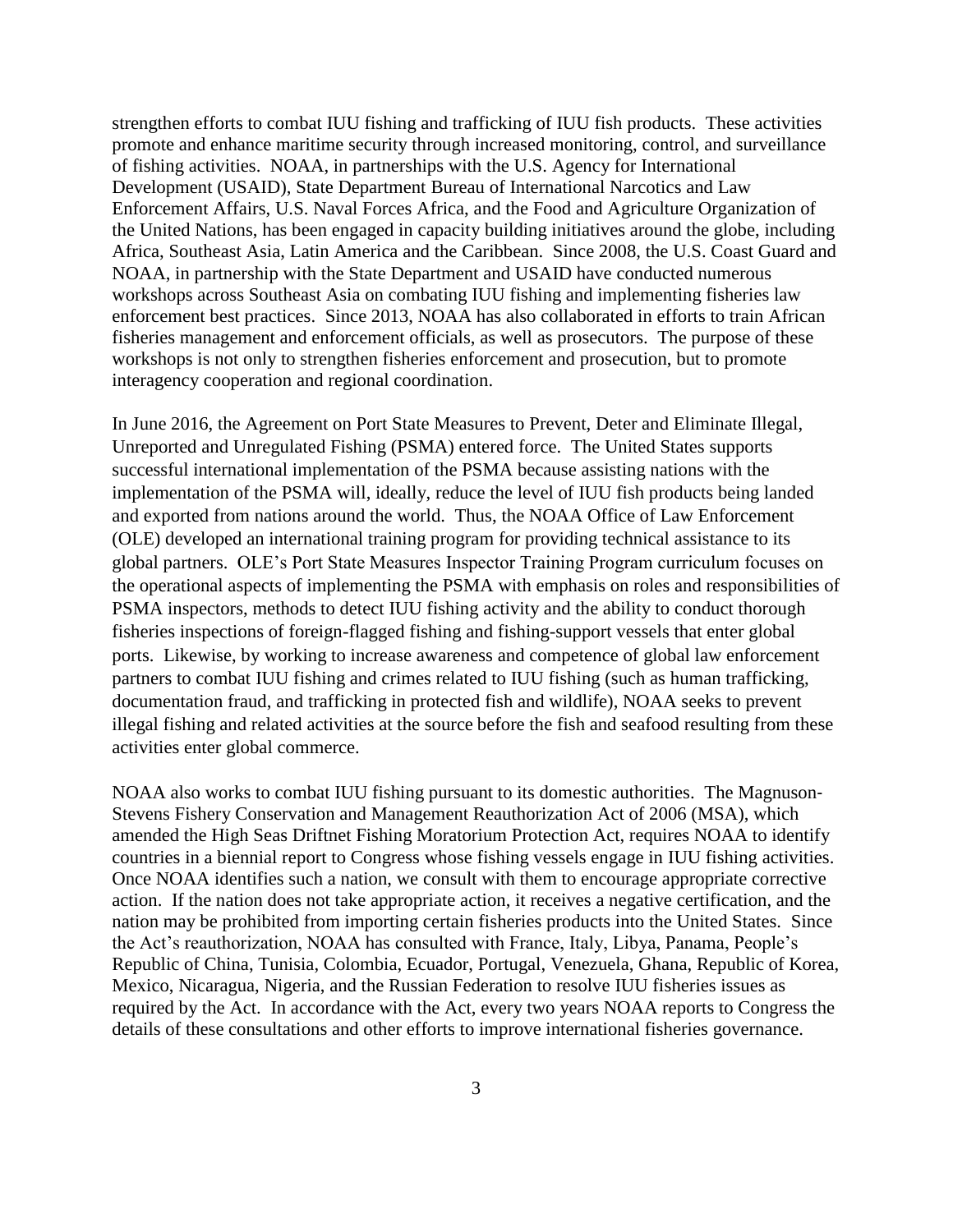Finally, the United States is also a leader within RFMOs on regional issues related to monitoring, control, and surveillance and efforts to combat IUU fishing, working closely with countries around the world to develop strong enforcement tools and effective conservation and management measures. NOAA provides policy guidance and technical expertise in the development of these tools and measures. NOAA also supports groups working to counter IUU fishing under the framework of existing RFMOs and regional fishery management arrangements, such as the International Commission for the Conservation of Atlantic Tunas and the Western Central Atlantic Fishery Commission. To help advance these efforts, support has been provided for the development of traceability tools and technologies to improve monitoring, control, and surveillance in hot spot regions. To illustrate, grants have been awarded to partners with the aim of improving traceability tools, developing technologies such as mobile software applications to bridge information gaps, and conducting studies to improve knowledge of the international trade and commerce of protected species.

#### **Addressing Seafood Fraud**

The Food and Drug Administration (FDA) is the competent authority to address seafood fraud practices through improper labeling and other statements or claims on the label that may mislead the customer once the product enters into U.S. commerce. NOAA's Seafood Inspection Program assists the FDA in administering its authorities under a Memorandum of Understanding with that agency. For example, when seafood products are presented for inspection, identification of mislabeling (to include low net weights, species identification, product integrity and country of origin) is included in the scope of the inspection, when practical. Violations are either corrected through the Seafood Inspection Program's work or referred to the FDA or applicable state authorities for review and final disposition.

#### **Seafood Import Monitoring Program**

The Seafood Import Monitoring Program (SIMP) establishes, for imports of certain seafood products, the reporting and recordkeeping requirements needed to prevent IUU fish and fish products or misrepresented seafood from entering U.S. commerce. Thus, the SIMP provides additional protections for our national economy, global food security and the sustainability of our shared ocean resources. It helps to level the playing field for fishermen and seafood producers around the world who play by the rules. This is a risk-based traceability program—requiring the importer of record to report key data and to retain records that allow for tracking of the product from the point of harvest to the point of entry into U.S. commerce. These requirements, which apply to imports of 13 species and species groups identified as particularly vulnerable to IUU fishing or seafood fraud, went into effect January 1, 2018. Compliance for shrimp and abalone was stayed, however, until a comparable traceability program for domestic aquaculture could be established. Per direction of the 2018 Appropriations Act, shrimp and abalone must comply with SIMP's requirements by December 31, 2018. We will require foreign shrimp and abalone seafood products to be accompanied by harvest and landing data and chain of custody records when entering the United States. NOAA is establishing an analogous domestic program for reporting on shrimp and abalone aquaculture to include these species in SIMP. NOAA also anticipates finalizing a Commerce Trusted Trader Program in the coming months, which will offer streamlined reporting and recordkeeping requirements for U.S. importers who elect to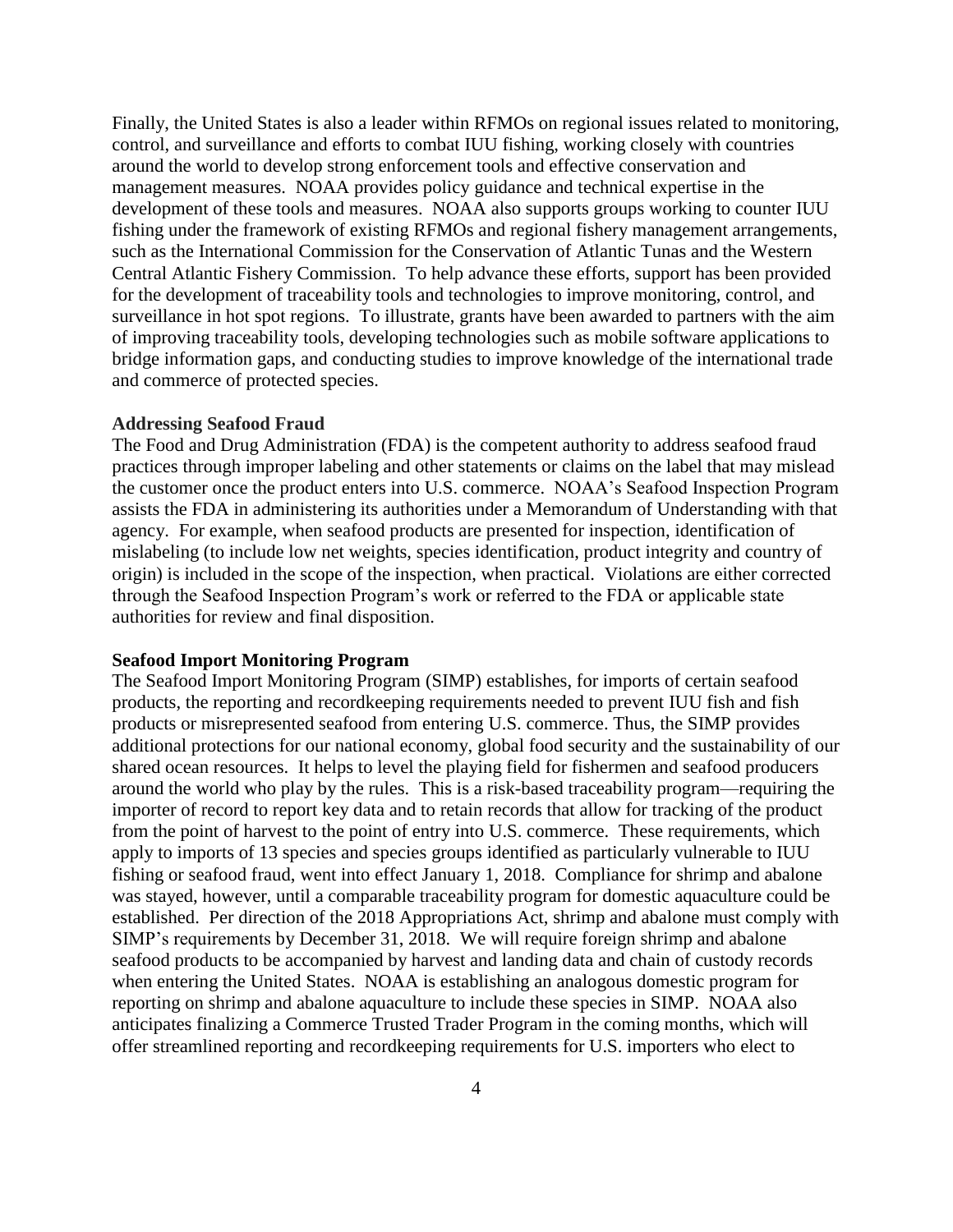implement robust internal traceability and auditing measures that meet the counter-IUU fishing and seafood fraud objectives of the SIMP. In addition to the SIMP, NOAA has implemented a number of international catch documentation and trade tracking programs designed to prevent illegal trade of seafood products moving in trade. These include programs for tunas, swordfish, and Patagonian toothfish.

## **Enforcement Authorities**

Both the Department of Commerce and NOAA are strongly committed to preventing IUU fish and fish products as well as fraudulently labeled seafood from entering the United States. Most prohibitions and enforcement tools currently available to NOAA are focused on harvesting violations within federally-managed fisheries.

NOAA has begun exploring ways to improve enforcement. This analysis includes the areas described below:

- 1) Administrative Subpoena Authority Administrative subpoena authority would increase NOAA's ability to get the information it needs to support investigations involving the importation of IUU fish or fish products including documents related to the storage, processing, packaging and transportation of fish. While many other agencies have Administrative Subpoena authority to assist in the investigation of suspected violations related to the safety and accurate labeling of a multitude of food items, no such equivalent authority exists for NOAA to do the same for most fish and fish products.
- 2) Data Sharing The ability to share information (including with other governments and international organizations) is a critical element in combating IUU fishing.
- 3) Additional Prohibitions To effectively address trafficking in IUU fish and fish products, NOAA needs clear prohibitions on the submission of false information related to shipments of fish (e.g., harvesting vessel, ocean area of catch, species).

### **Threat detection and evidence gathering**

A number of entities, including non-governmental organizations, have been promoting the use of technology, including satellites and vessel transponders required for maritime safety (i.e., automatic identification system (AIS)), to identify areas of the ocean where suspected IUU activity is taking place. Some of NOAA's polar orbiting satellites have a Visible Infrared Imaging Radiometer Suite (VIIRS) capable of detecting the lights on the high seas which can be associated with fishing vessels. Using these data, a number of private-sector services now offer the ability to see where vessels are and believe this information could be helpful in ending IUU fishing.

Maritime domain awareness (MDA), which is the effective understanding of everything associated with the marine environment that can impact security, safety, the economy or the environment, has long been of keen interest to the United States. While NOAA has a significant interest in MDA, other agencies, like the U.S. Navy, share that interest and have a number of